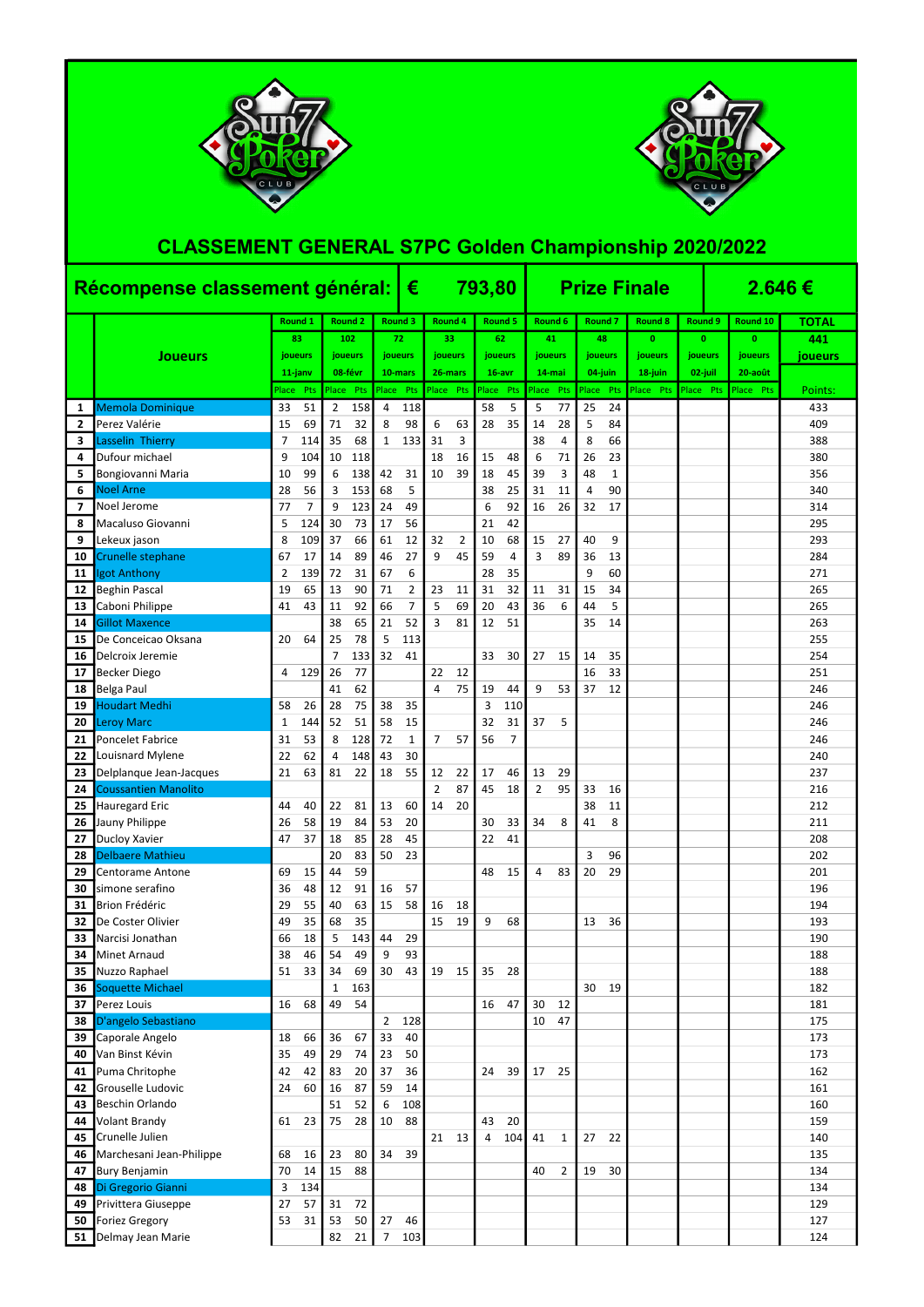| 52  | <b>Cheniger Sami</b>       |    |     |     |    | 3  | 123 |              |                |                |     |                |     |                |     |  | 123 |
|-----|----------------------------|----|-----|-----|----|----|-----|--------------|----------------|----------------|-----|----------------|-----|----------------|-----|--|-----|
| 53  | Lassois Philippe           | 25 | 59  | 73  | 30 | 39 | 34  |              |                |                |     |                |     |                |     |  | 123 |
|     | <b>Taleb Karim</b>         |    |     |     |    |    |     |              |                |                | 122 |                |     |                |     |  | 122 |
| 54  |                            |    |     |     |    |    |     |              |                | 1              |     |                |     |                |     |  |     |
| 55  | Lhost Benjamin             |    |     | 99  | 4  |    |     |              |                | $\overline{2}$ | 116 |                |     |                |     |  | 120 |
| 56  | Papadopoulos Alexandre     | 12 | 72  | 63  | 40 | 65 | 8   |              |                |                |     |                |     |                |     |  | 120 |
| 57  | Vilain Julien              | 6  | 119 |     |    |    |     |              |                |                |     |                |     |                |     |  | 119 |
| 58  | Verbiest Luc               |    |     | 33  | 70 | 29 | 44  |              |                |                |     |                |     |                |     |  | 114 |
| 59  | Cavallaro Maria            | 60 | 24  | 61  | 42 |    |     | 27           | $\overline{7}$ |                |     | 24             | 18  | 29             | 20  |  | 111 |
| 60  | Smits jerome               |    |     |     |    |    |     |              |                | 54             | 9   |                |     | $\overline{2}$ | 102 |  | 111 |
| 61  | Steelant Johan             |    |     |     |    | 55 | 18  | 8            | 51             |                |     | 33             | 9   | 17             | 32  |  | 110 |
| 62  | Leroy Jean-Philippe        |    |     |     |    |    |     |              |                |                |     |                |     | 1              | 108 |  | 108 |
| 63  | <b>Bourlard Stéphane</b>   |    |     |     |    |    |     |              |                |                |     | $\mathbf{1}$   | 101 |                |     |  | 101 |
| 64  | Compas Florent             | 13 | 71  | 74  | 29 |    |     |              |                |                |     |                |     |                |     |  | 100 |
|     |                            |    |     |     |    |    |     |              |                |                |     |                |     |                |     |  |     |
| 65  | Becker Kennedy             |    |     |     |    |    |     | 13           | 21             |                |     |                |     | 6              | 78  |  | 99  |
| 66  | Chemmakh Mounir            |    |     |     |    |    |     |              |                | 5              | 98  |                |     |                |     |  | 98  |
| 67  | <b>Becker Boumer</b>       |    |     |     |    |    |     | $\mathbf{1}$ | 93             |                |     |                |     | 45             | 4   |  | 97  |
| 68  | Dame Aurelie               | 48 | 36  |     |    | 14 | 59  |              |                |                |     |                |     |                |     |  | 95  |
| 69  | Sahli mohamed              | 57 | 27  | 42  | 61 |    |     |              |                |                |     |                |     |                |     |  | 88  |
| 70  | Boniani Flavio             | 45 | 39  | 56  | 47 |    |     |              |                |                |     |                |     |                |     |  | 86  |
| 71  | Bougez Cephora             |    |     | 17  | 86 |    |     |              |                |                |     |                |     |                |     |  | 86  |
| 72  | Verlinde Damas             |    |     |     |    |    |     |              |                | 7              | 86  |                |     |                |     |  | 86  |
| 73  | Lecomte Sebastien          | 37 | 47  | 93  | 10 | 47 | 26  |              |                |                |     |                |     |                |     |  | 83  |
| 74  | <b>Becker Jimmy</b>        | 39 | 45  |     |    |    |     | 20           | 14             |                |     | 22             | 20  | 46             | 3   |  | 82  |
| 75  | candeloro sebastiano       | 32 | 52  | 90  | 13 | 56 | 17  |              |                |                |     |                |     |                |     |  | 82  |
| 76  | D'arcangelo Franco         |    |     | 21  | 82 |    |     |              |                |                |     |                |     |                |     |  | 82  |
| 77  | Usai Andrea                |    |     |     |    |    |     |              |                | 26             | 37  | 26             | 16  | 21             | 28  |  | 81  |
|     |                            | 34 | 50  | 86  | 17 | 60 | 13  |              |                |                |     |                |     |                |     |  | 80  |
| 78  | <b>Bellemans Eddy</b>      |    |     |     |    |    |     |              |                |                |     |                |     |                |     |  |     |
| 79  | Lhost Laurent              |    |     |     |    |    |     |              |                | 8              | 80  |                |     |                |     |  | 80  |
| 80  | Laut Caroline              | 56 | 28  |     |    | 22 | 51  |              |                |                |     |                |     |                |     |  | 79  |
|     | 81 Nasraoui Mohamed        |    |     | 24  | 79 |    |     |              |                |                |     |                |     |                |     |  | 79  |
| 82  | Plusquin Gregory           | 82 | 2   | 32  | 71 | 69 | 4   |              |                |                |     |                |     |                |     |  | 77  |
| 83  | Nuzzo Giovanni             |    |     | 27  | 76 |    |     |              |                |                |     |                |     |                |     |  | 76  |
| 84  | Sanchez Alexandre          | 59 | 25  |     |    | 31 | 42  | 25           | 9              |                |     |                |     |                |     |  | 76  |
| 85  | Luca Amaury                | 46 | 38  | 67  | 36 |    |     |              |                |                |     |                |     |                |     |  | 74  |
| 86  | Delcorps Michael           | 11 | 73  |     |    |    |     |              |                |                |     |                |     |                |     |  | 73  |
| 87  | Heuschen Corentin          | 30 | 54  | 84  | 19 |    |     |              |                |                |     |                |     |                |     |  | 73  |
| 88  | De Pau Anthony             |    |     |     |    |    |     |              |                |                |     |                |     | 7              | 72  |  | 72  |
| 89  | Pauporte Thomas            | 52 | 32  | 85  | 18 | 52 | 21  |              |                |                |     |                |     |                |     |  | 71  |
| 90  | <b>Boutachidis Nicolas</b> | 14 | 70  |     |    |    |     |              |                |                |     |                |     |                |     |  | 70  |
| 91  | Alba Antonio               | 40 | 44  | 102 | 1  | 49 | 24  |              |                |                |     |                |     |                |     |  | 69  |
| 92  | Phillipart Julie           | 74 | 10  | 47  | 56 | 70 | 3   |              |                |                |     |                |     |                |     |  | 69  |
| 93  | Gielbartowicz Serge        | 17 | 67  |     |    |    |     |              |                |                |     |                |     |                |     |  | 67  |
| 94  | Ravez Jimmy                |    |     | 45  | 58 | 64 | 9   |              |                |                |     |                |     |                |     |  | 67  |
|     | Hantson Brandon            |    |     |     |    |    |     | 30           | 4              |                |     |                |     |                |     |  | 66  |
| 95  |                            |    |     |     |    |    |     |              |                | 14             | 49  | 29             | 13  |                |     |  |     |
| 96  | Limbourg Sébastien         |    |     |     |    |    |     |              |                |                |     | $\overline{7}$ | 65  |                |     |  | 65  |
| 97  | Vattiato Francesco         |    |     | 92  | 11 | 19 | 54  |              |                |                |     |                |     |                |     |  | 65  |
| 98  | Cortez                     |    |     | 39  | 64 |    |     |              |                |                |     |                |     |                |     |  | 64  |
| 99  | Mielcarek Ludovic          |    |     |     |    |    |     |              |                | 13             | 50  | 28             | 14  |                |     |  | 64  |
|     | 100 Sergeant Sabrina       |    |     |     |    | 11 | 62  |              |                |                |     |                |     |                |     |  | 62  |
| 101 | <b>Wattiez Steven</b>      |    |     |     |    |    |     |              |                | 23             | 40  | 20             | 22  |                |     |  | 62  |
|     | 102 Dali Ounsi             | 62 | 22  | 64  | 39 |    |     |              |                |                |     |                |     |                |     |  | 61  |
|     | 103 Simone anthony         | 23 | 61  |     |    |    |     |              |                |                |     |                |     |                |     |  | 61  |
|     | 104 Thorel Nathalie (fifi) |    |     |     |    | 12 | 61  |              |                |                |     |                |     |                |     |  | 61  |
|     | 105 Gubbels Mélanie        |    |     |     |    | 36 | 37  | 11           | 23             |                |     |                |     |                |     |  | 60  |
|     | 106 Van Vreckom Stéphane   |    |     | 43  | 60 |    |     |              |                |                |     |                |     |                |     |  | 60  |
| 107 | Centorame massimo          | 50 | 34  |     |    |    |     | 33           | $\mathbf{1}$   | 39             | 24  |                |     |                |     |  | 59  |
|     | 108 Delatte Thimothy       | 73 | 11  | 55  | 48 |    |     |              |                |                |     |                |     |                |     |  | 59  |
|     | 109 Renaux Yves            |    |     |     |    |    |     |              |                |                |     | 8              | 59  |                |     |  | 59  |
|     |                            |    |     |     |    |    |     |              |                |                |     |                |     |                |     |  |     |
|     | 110 Rudy Gérard            | 72 | 12  |     |    | 26 | 47  |              |                |                |     |                |     |                |     |  | 59  |
|     | 111 Pire gerard            | 54 | 30  | 97  | 6  | 51 | 22  |              |                |                |     |                |     |                |     |  | 58  |
|     | 112 Ledieu david           |    |     | 46  | 57 |    |     |              |                |                |     |                |     |                |     |  | 57  |
|     | 113 Bounoua Karim          | 81 | 3   |     |    | 20 | 53  |              |                |                |     |                |     |                |     |  | 56  |
|     | 114 Couppez Cecile         | 43 | 41  | 89  | 14 |    |     |              |                |                |     |                |     |                |     |  | 55  |
|     | 115 Mimmo Paolo            |    |     | 48  | 55 |    |     |              |                |                |     |                |     |                |     |  | 55  |
|     | 116 Closset Xavier         |    |     |     |    |    |     |              |                |                |     |                |     | 10             | 54  |  | 54  |
|     | 117 Vilet Alain            |    |     | 50  | 53 |    |     |              |                |                |     |                |     |                |     |  | 53  |
|     | 118 Pecoraro Laurenzo      |    |     |     |    |    |     |              |                | 11 52          |     |                |     |                |     |  | 52  |
|     | 119 Legros Alicia          |    |     |     |    | 25 | 48  |              |                |                |     |                |     |                |     |  | 48  |
|     | 120 Marsala Fabrizio       | 76 | 8   |     |    | 35 | 38  |              |                |                |     |                |     |                |     |  | 46  |
|     | 121 Serbes Oran            |    |     | 57  | 46 |    |     |              |                |                |     |                |     |                |     |  | 46  |
|     | 122 Vieira Nathalie        |    |     | 58  | 45 |    |     |              |                |                |     |                |     |                |     |  | 45  |
|     |                            |    |     |     |    |    |     |              |                |                |     |                |     |                |     |  |     |
|     | 123 Ahmetaj Michael        |    |     | 70  | 33 | 62 | 11  |              |                |                |     |                |     |                |     |  | 44  |